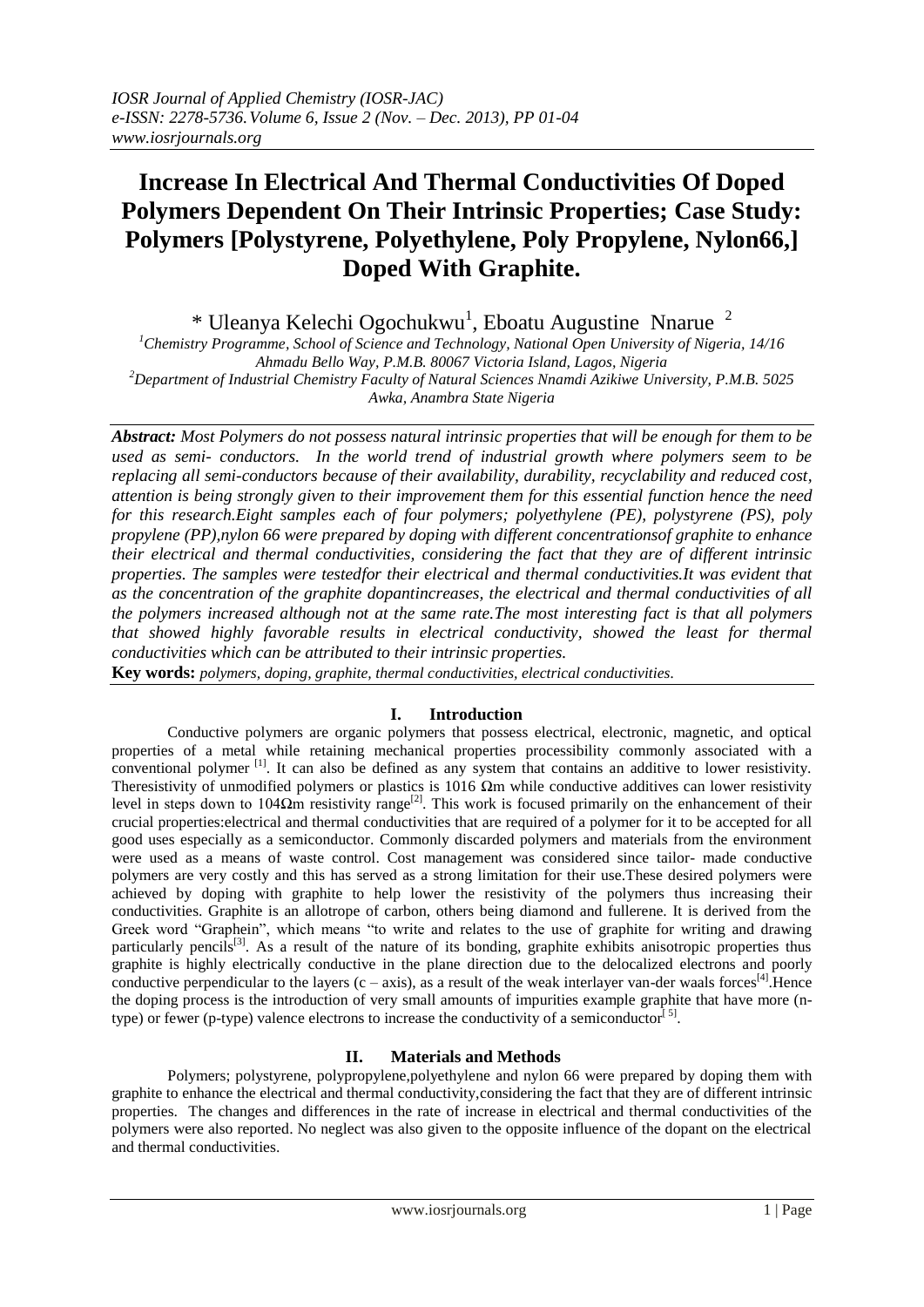All the materials and equipment used for this particular research were sourced from the chemistry and physics research Lab of the Nnamdi Azikiwe University Awka, Cutix Cable Nnewi, Relief Market Onitsha and electronic shops in Onitsha*.* 

White brittle pack used for protecting electronic gadgets which is pure polystyrene, Non coloured sachet water carrier bag which is poly ethylene, Non colored rice sack which is polypropylene, White socks precisely "Best Man" make which is pure nylon 66, Graphite from dry cell batteries . Electrical weighing balance from mettler Toledo 2007 mode serial no 021-64852350 ENGLAND, Stirring rods, Beakers (PYREX).Electrothermal Heater of about 250°c from Barnstaed 2006 model, serial no 10714483 England, Thermometer - 360°C thermometer, Wooden mould, Karthrometer, 500 mega ohms MASTECH multimeter No. 005-1349.

5g of the polymer were weighed into a 250ml beaker and heated at a regulated temperature of  $130^{\circ}$ C-250<sup>o</sup>Cto melt it using a thermometer and on continuous stirring to maintain a uniform temperature. During the process care was taken not to allow degradation. The dopant of known different percentage concentrations 0.00, 0.05, 0.10, 0.50, 0.75, 1.00,1.25,1.50was added into the beaker containing the polymer and the two mixed thoroughly while heating respectively. The mixture was then poured immediately into the mould.

For each of the polymers; polypropylene, polyethylene, polystyrene and nylon 66 eight different percentage concentration0.00, 0.05, 0.10, 0.75, 1.00, 1.25, 1.50 of each of the dopants were introduced and their tablets formed. Their electrical and thermal conductivities were measured using 500 mega ohms MASTECH multimeter No. 005-1349 and Kathrometerrespectively.



PE – Poly ethylene, PP -Polypropylene, PS – Polystyrene, nylon 66

## **Figure 1: Effects of doping with graphite on the electrical conductivity of PE, PP, PS and nylon66**

Fig. 1 Showed that the effect of doping with graphite enhanced electrical conductivities in this order: polyethylene<polystyrene<nylon 66< polypropylene. This is probably due to the order of amorphousness; polyethylene being most amorphous in nature with short branches showed the highest increment of the four polymers. It was also found that the electrical conductivity increases with increased dopant concentration in all the four polymers. This could be accounted for by the increasing ""ISLAND OF GRAPHITE"" as the concentration of graphite increases. The existence of island was also controlled by disorder in the molecular arrangement of the starting material and homogeneity of the doping process. It was also observed that this increase in the electrical conductivity with increasing dopant concentration was most marked with polyethylene and also followed the same trend as the degree of crystallinity to polystyrene which showed more increment than nylon 66 and polypropylene showed the least increment.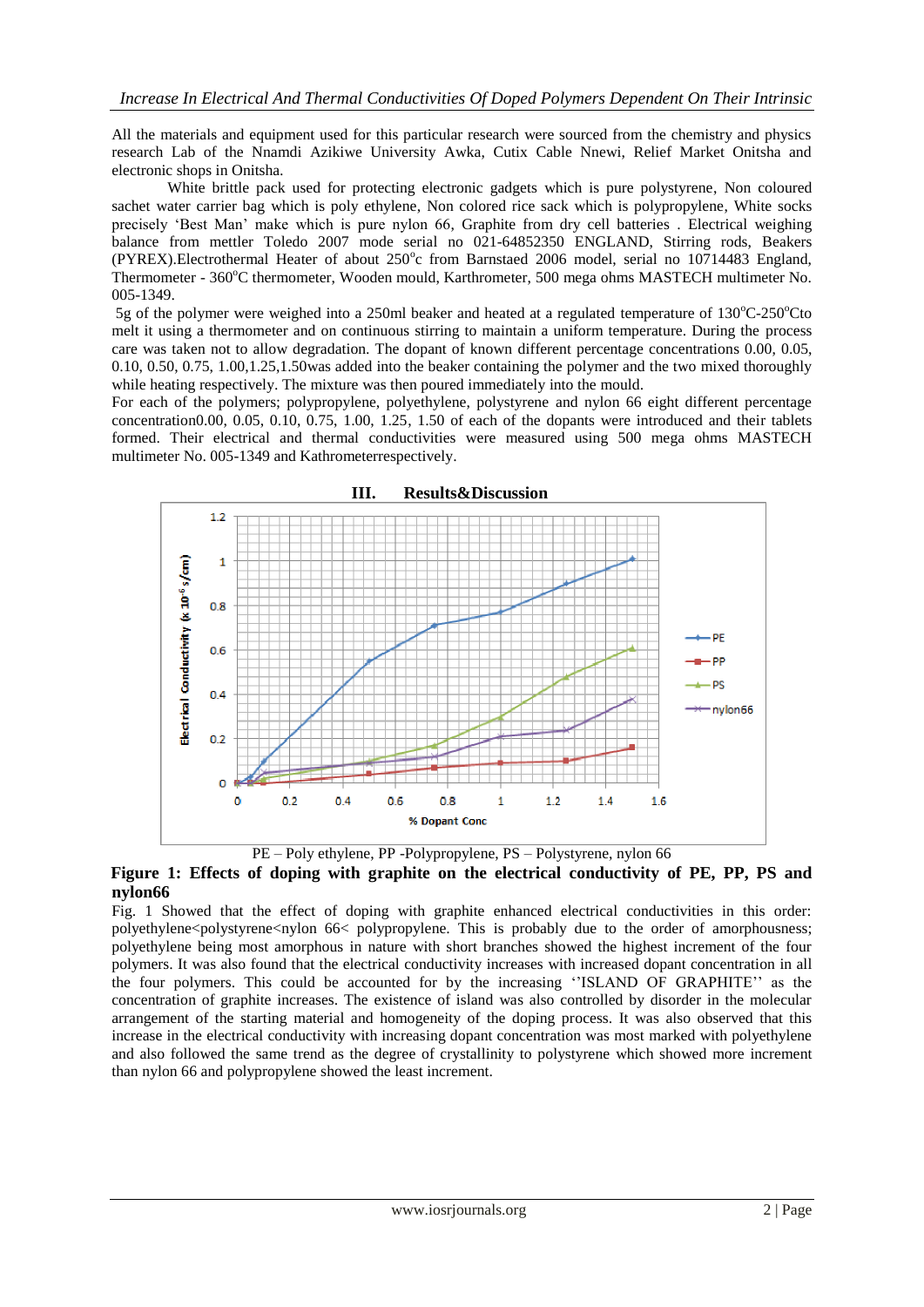

PE – Poly ethylene, PP -Polypropylene, PS – Polystyrene, nylon 66 **Figure 2: Effect of Doping with Graphite on the Thermal Conductivities of PS, nylon66, PP and PE**

Fig 2 showed the effects of doping with graphite on the thermal conductivities of the polymers. Polystyrene performed best followed by polypropylene. There was also the spiking that resulted from increased conductivity at lower concentration which disappeared at a concentration of about 0.05wt percent as evident in polypropylene and 1.25wt percent in polystyrene, O.75wt percent in nylon 66 and polyethylene. This spike could probably be as a result of increased organization or compactness provided by increased concentration of graphite, which increased heat transfer via photon. The lower concentration spike could be accounted for byelectron movements while the higher concentration spike could be accounted for by elastic wave like transfer of heats (photons) through the increased compact structure provided by the graphite and direct transfer of energy from one atom to another. Polyethylene because of its amorphousnessalso performed poorest but exhibited a spiking from 0.75wt% accounted for by theincrease in its structural organization through the contribution of hexagonal arrangement of graphite molecules. The behavior of polystyrene which was very outstanding couldprobably be as a result of di-polarity improvement which made a negligible contribution to the thermal conductivity of its parent form but could be said to have made significant contribution to the thermal conductivity of the doped polystyrene due to its interaction with delocalized electron in the graphite. At higher concentration, the second spike could be from an increased compactness resulting from hexagonal arrangement of the graphite molecules. nylon66; has a crystalline structure whose inter-atomic integrity depends on the polar-CO-NH- side chain. The free electron in graphite could have interacted with the –CO-NH- in such a way that the inter atomic forces that determine the compactness of the crystalline structure of nylon 66 was broken therefore disrupting the ease with which energy was transferred from one atom of the polymer to the other thus making nylon 66 a poorer thermal conductor contrary to expectation from its crystalline form.

### **IV. Conclusion**

The four polymers doped had different degrees of enhancement in their electrical and thermal conduction. It was discovered that the electrical conductivity could vary directly with amorphousness of the polymer and inversely with crystallinity while the reverse was the case in thermal conductivity. These variations were seen to be not only dependent on them but also on the intrinsic properties of the polymers such as the dielectric and dipolar polarization of polystyrene. The –CO-NH- polar group in nylon 66 contributed to various modifications in their behavior.

The work made it evident that commonly found conductive polymers can be used to do the work of semiconductors when doped although work need be done to bring them to the different required conductivities before employed in industrial use.

#### **References**

- [1]. MacDiarmid A.G, Conductive polymer,*Epstein American Journal Synthetic metal (65)*, 1994,103
- [2]. Dahman.S.J ,synthesis ,characterization and application of inherently conducting polymers, *Journal of polymer engineering and science vol. 39*,1999 ,11
- [3]. Chung D .L, Graphite,*Journal of material Science, 37(8)*, 2002, 1475 1489.
- [4]. Pierson H.O, *Handbook of Carbon, Graphite, Diamond and Fullerene : properties, processing and applications*, (Noyes Publications Park Ridge, New Jersey, U.S.A ,1993)
- [5]. Brown L.T, Lemay E.H,Jr., Brusten .E.B, Chemistry, The central science, modern materials 11ed.( Prentice-Hall Inc.,2009)
- [6]. Wanekaya A.K, Lei.Y, Bekyarova .E., Chen.W., Haddon .R., fabrication and properties of conducting polypyrrole, *Electroanalysis 18, No 11*. ( wiley publishers wiley-VCH weinhem U.S.A., 2006) 1047-1054